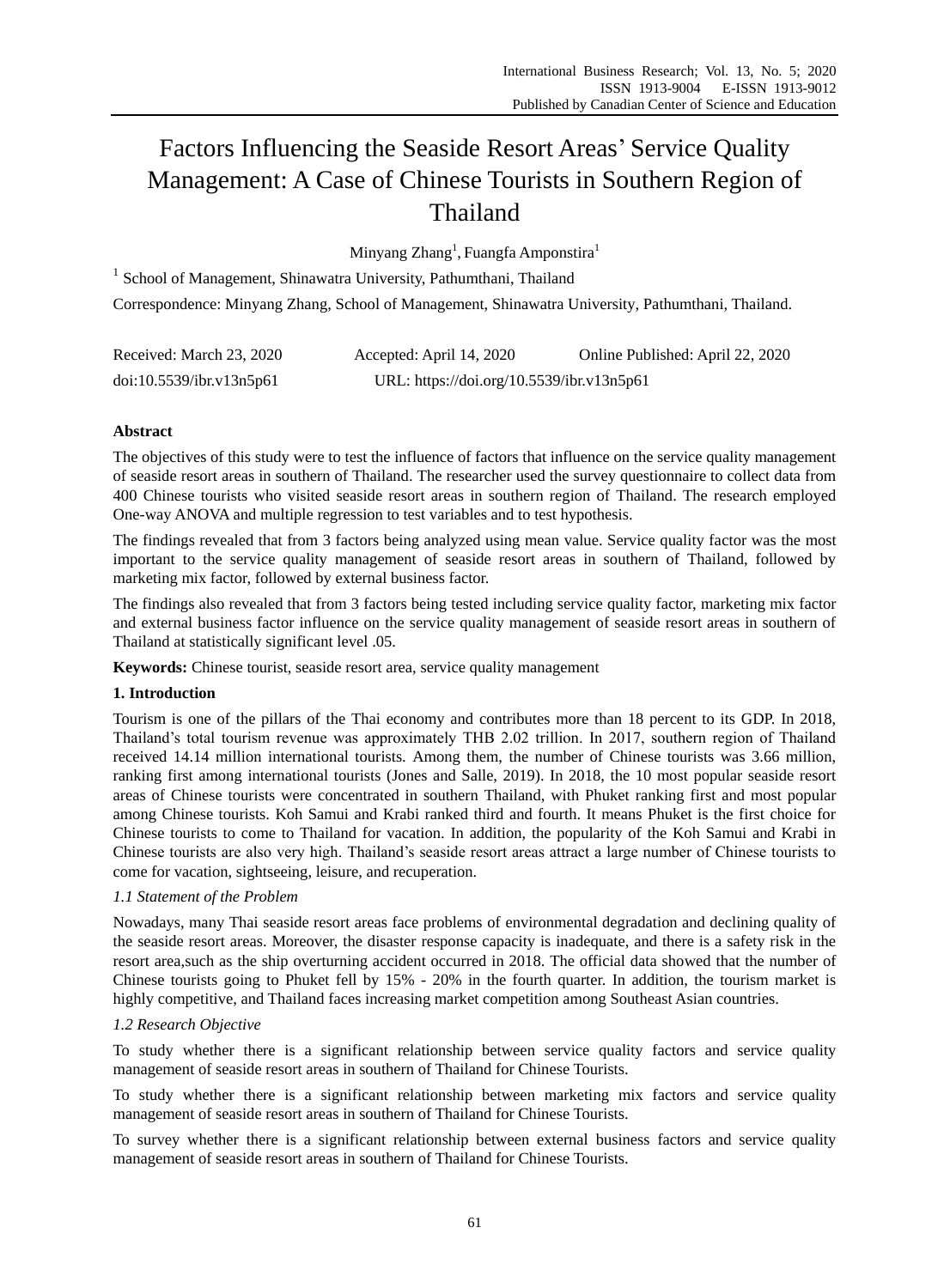## *1.3 Research Significance*

This study contributes for managers to enhance the competitiveness of southern Thai seaside resort area, in order to attract more Chinese tourists to Thailand. Improve the service quality of the southern Thai seaside resort, and promote the rapid and stable development of the Thai tourism market.

## *1.4 Research Hypothesis*

H1: Service quality factors have a significant relationship with the service quality management of seaside resort areas in southern Thailand for Chinese Tourists.

H2: Marketing mix factors have a significant relationship with the service quality management of seaside resort areas in southern Thailand for Chinese Tourists.

H3: External business factors have a significant relationship with the service quality management of seaside resort areas in southern Thailand for Chinese Tourists.

## **2. Literature Review**

Service quality factors come from SERVQUAL. SERVQUAL is a multi-dimensional research instrument, designed to capture consumer expectations and perceptions of a service along the five dimensions that are believed to represent service quality (Parasuraman, 1994). Zeithaml et al. (1990) tested the variables into five dimensions, including tangibility, reliability, responsiveness, assurance, and empathy.

The marketing mix is a different component or tool that can be used to influence consumers. Li et al. (2011) demonstrated that "the marketing mix represents the organization's marketing activities and consists of controllable variables that are grouped to meet the needs of the target market. The tourism product marketing mix is roughly the same as the other mixes. The way it meets current and potential customer needs depends on the marketing mix of the organization's products and services. Traditionally, four factors are considered: product, price, promotion, and place, which is the well-known 4P principle. In addition to the traditional 4P, the modern travel industry usually considers three other elements, namely process, people and physical evidence. These three elements are particularly important for tourism marketing.

External business factors are important factors influencing the strategic management of resorts, including both natural factors and human factors. The traditional activities are mainly to enjoy the 3S (sunshine, sea, seaside) waterfront (Li, 2001) to meet the travel needs of tourists for food, accommodation, traffic, shopping, and entertainment. In the second half of the 20th century, resort tourism expanded from the seashore to mountains, forests, lakes, grasslands and villages, and there were resorts with large-scale, mufti-type, rich projects, well-equipped and high-cost franchise holiday tourism.

Chen (2008) mentioned in his research that Pattaya is one of Thailand's famous seaside resorts, and there are a large number of tourists visiting for vacation and entertainment every year. Through an interview with the managers of the national tourism administration of Thailand, the government managers of the Pattaya, the residents and tourists, he learned that Pattaya faces many problems. These problems can be grouped into two parts: the environmental problem and the social problem. In the past, the sewage treatment work in Pattaya was not perfect. Some enterprises and residents even drained sewage directly into the sea. For a while, the seawater was not clear, and the garbage floating on the sea made people feel that it was not in line with a famous seaside resort. Besides, the garbage problem can be said to be the most headache for the local government. On the beach, you can see small vendors everywhere. They sell various Thai snacks, fruits, and drinks. At the same time, garbage is everywhere on the beach. Someone even says that the growth of garbage on the beach is faster than the growth of tourists. Social problems mainly include fighting and theft. Pattaya during the day is sleepy. It became active at night and peaked at midnight. The colorful nightlife makes frequent conflicts among tourists. Bars and streets often fight, and tourists often report to the police for theft. Chen also mentioned that the local government has proposed many ways to try to solve these problems. For example, to solve the sewage problem, the local government set up a department to manage sewage and developed a series of plans and measures to ensure the cleanliness of the sea. In response to social problems, the local government has compiled hundreds of thousands of exquisite albums and millions of posters, which are placed in public areas such as airports and landscapes. At the same time, hundreds of CDs promoting Thai customs have been distributed in public areas. It is hoped that tourists can travel in a civilized way and care for the Thai environment. Besides, the local government of Pattaya also stipulates that bars and nightclubs must be closed after two o'clock in the evening to prevent criminal incidents. To strengthen tourism security, the Thai tourist police patrol the streets without interruption, providing security services for tourists visiting Thailand.

The island of Koh Samet has suffered a certain degree of damage in recent years due to the increase in the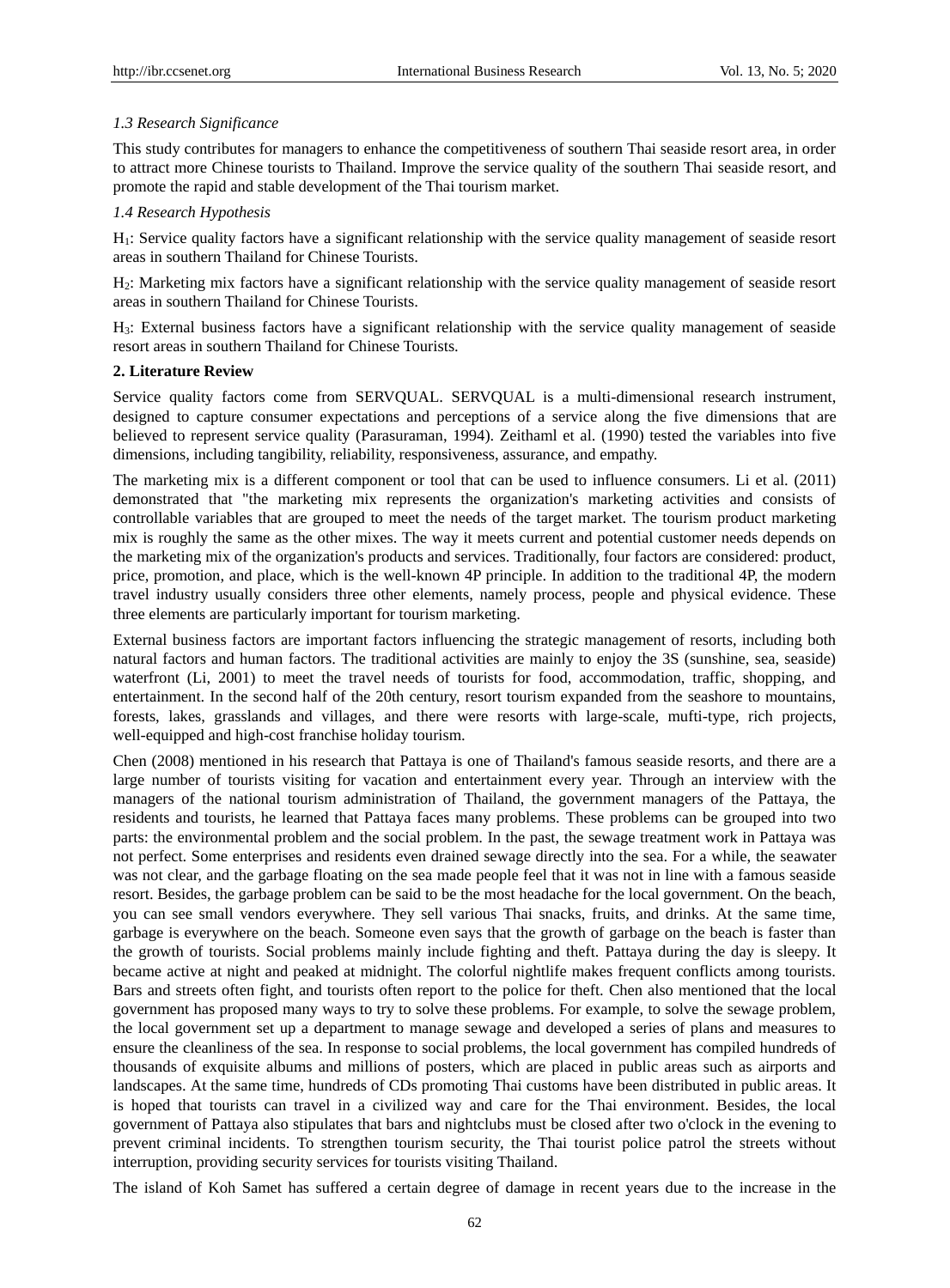number of tourists. The amount of garbage on the beach is increasing, especially the cigarettes that are randomly discarded, which are too small to be cleaned. Some environmental organizations have repeatedly urged the local government to take practical measures to protect the environment, including stopping over development and stopping littering. The Thai beach smoking ban took effect in February 2018. "Starting February 1, 2018, smoking and cigarette-butt littering are prohibited on beach areas," said Bannarak Sermthong, a director from the country's department of marine and coastal resources (DMCR). "Anyone who wants to smoke must do so in designated smoking areas, not on the beaches," he added. This ban across 24 beaches in 15 provinces, including several in major tourist destinations such as Phuket, Koh Samui, and Krabi, to protect its coastal environment. Those who fail to comply will be subject to a fine of 100,000 baht (£2,241) and a maximum jail sentence of one year, or both (Soo, 2018).

The seaside resort areas of Southeast Asia are world-famous and have always been loved by tourists from all over the world. Tourism development in Singapore, Malaysia, and Thailand is relatively mature; tourism in Indonesia and the Philippines is developing rapidly; development in Brunei is relatively stable; Vietnam is still in its infancy. Southeast Asian seaside tourism attracts many tourists. Convenient transportation has led to more and more tourists from all over the world to choose Southeast Asian destinations (Wang, 2012). The price advantage makes Southeast Asia as the preferred destination. For example, Indonesia is the second-largest destination for Chinese tourists. Compared with high-end islands such as Tahiti and Maldives, Indonesia's biggest advantage is the price. The ASEAN countries are simplifying the entry procedures for Chinese tourists and opening up a "green channel" for Chinese tourists. Thailand has launched visa-free programs for Chinese tourists; Malaysia has launched e-visa and visa-free programs for Chinese tourists; the Cambodian government has also announced three-year multiple-entry visas for Chinese tourists; Laos, Myanmar, Brunei, and other countries have also simplified Chinese tourists visa application process (Fan, 2018). In addition to this, cultural identity is also an advantage of coastal tourism development in Southeast Asia. To better serve Chinese tourists, some travel agencies train Chinese local guides to avoid the embarrassment of travel caused by language problems. The Singapore government has systematically developed tourism resources and laid the foundation for the development of international tourism. Besides, Singapore is also actively creating conditions to develop tourism products such as shopping tours, conference tours, study tours, medical care tours, cruise tourism, and business travel. Singapore's tourism economy has flourished, and its popularity in the international market has benefited from its excellent tourism facilities, high-quality personnel and the support of the National Tourism Administration. More important is the innovative spirit of tourism managers, as one expert said, "Innovation is the life of Singapore's tourism economy."Moreover, Singapore has taken many measures such as organizing various large-scale international exhibitions and continued cooperation with neighboring countries (Gang, 2006). Southeast Asia's seaside resort area is Increasing competitiveness.

## **3. Methodology**

This study is a quantitative research using questionnaire. The research target sample is 400 Chinese tourists who have been to or are traveling in the seaside resorts in southern Thailand in the past two years. The content of the questionnaire covers the survey of the expectation and perceived service quality of Chinese tourists of the following three aspects: service quality factors, marketing mix factors and external business factors. Through the data analysis of expectation and perceived service quality of Chinese tourists, we can understand the current service quality management in seaside resort areas in southern Thailand, find out what factors impact service quality management in southern of Thailand and provide some advice to southern seaside resort areas managers.

| $-$ | - |
|-----|---|
| па  | - |
|     |   |
| . . |   |

Table 1 shows the questionnaire was tested for reliability using Cronbach's Alpha which the result was 0.937 presenting highly reliable.

The validity analysis of this research is based on factor analysis. KMO and Bartlett' s sphere test is adopted to examine whether samples are suitable for factor analysis, to estimate whether the different measurement items under the same variable can reflect the characteristics of the measured variable more accurately. If the value of KMO is closer to 1, the more common factors between variables there are, and it is more suitable for the factor analysis. If the value of Bartlett' s Sphericity Test is less than 0.5, it means the samples are not suitable for the factor analysis. In employed KMO and Bartlett's sphere test to examine the validity of the samples.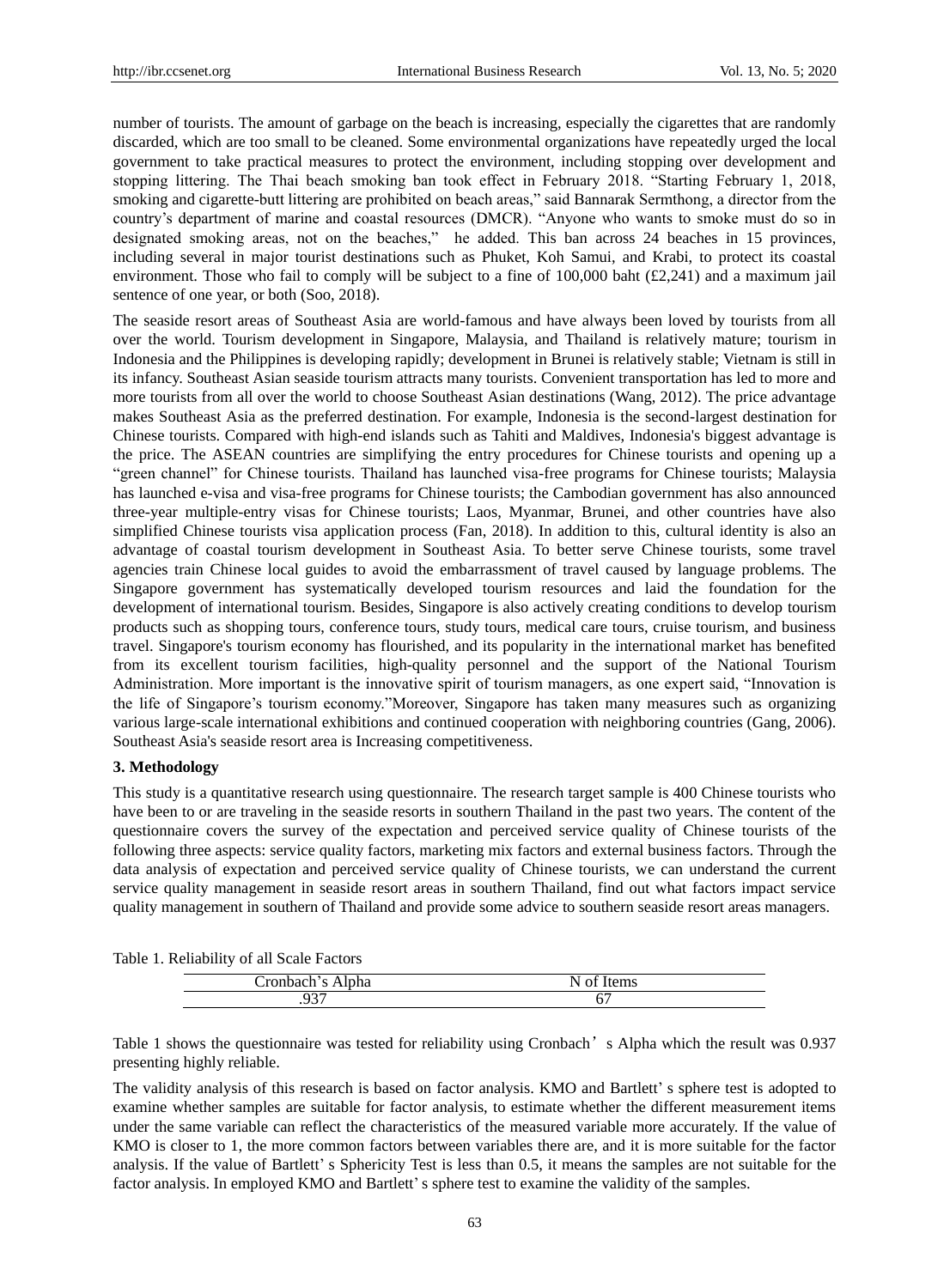## Table 2. Validity of All Scales Factors

| <b>KMO</b> and Bartlett's Test                           |                    |           |  |  |  |
|----------------------------------------------------------|--------------------|-----------|--|--|--|
| .897<br>Kaiser-Meyer-Olkin Measure of Sampling Adequacy. |                    |           |  |  |  |
| Bartlett's Test of Sphericity                            | Approx. Chi-Square | 11181.917 |  |  |  |
|                                                          | df                 |           |  |  |  |
|                                                          | Si <sub>2</sub>    | .000      |  |  |  |

Table 2 shows the value of KMO is 0.897 that is bigger than 0.6. It means the cumulative variance proportion reached the statistical requirements. Bartlett' s sphere test has reached a significant level (Sig. < 0.05), consequently, the null hypothesis of Bartlett' s sphere test should be rejected, the samples can be considered as suitable for factor analysis.

The questionnaire was examined by five experts, including four Thai experts and one Chinese expert in a field of tourism. The Item-Objective Congruence (IOC) was used to evaluate the items of the questionnaire based on the score range form -1 to +1. The items that had scores lower than 0.5 ware revised. The items that had scores higher than or equal to 0.5 were reserved. The result of the IOC is that the items had scores over 0.6, so it has high validity.

## **4. Research Findings**

## *4.1 Demographic Analysis of the Respondents*

Majority of the Chinese tourists coming to southern seaside resort areas are female, ages are between 18-24 years old, unmarried, hold bachelor degrees, students, monthly salary between 3,000-5,999 Yuan. Most of the tourists who visit southern seaside resort areas come from East China and North China; they choose to stay in southern seaside resort areas for 2 - 4 days. Before coming to southern seaside resort areas, the Chinese tourists got information about southern seaside resort areas tourism from the websites and other social medias, followed by introduction by friends. Finally, the tourists choose to come to southern seaside resort areas with friends, and they never been to southern seaside resort areas before.

## *4.2 Summary Descriptive Statistic of Three Factors*

Table 3. Descriptive Statistic of Service Quality Factors

|                | Mean | <b>Std. Deviation</b> | Level | Ranking |
|----------------|------|-----------------------|-------|---------|
| Tangibility    | 3.79 | .695                  | High  |         |
| Reliability    | 3.85 | .676                  | High  |         |
| Responsiveness | 3.89 | .714                  | High  |         |
| Assurance      | 3.80 | .744                  | High  |         |
| Empathy        | 4.07 | .670                  | High  |         |
| Average        | 3.88 | .6998                 | High  | --      |

The results from Table 3 illustrated that from the service quality factors, empathy at high level (mean=4.065, SD=.66975), followed by responsiveness at high level (mean=3.89, SD=.714), followed by reliability at high level (mean=3.8525, SD=.676), followed by assurance at high level (mean=3.7975, SD=.74375), followed by tangibility at high level (mean=3.7875, SD=.69475) respectively.

|  | Table 4. Descriptive Statistic of Marketing Mix Factors |  |  |  |
|--|---------------------------------------------------------|--|--|--|
|--|---------------------------------------------------------|--|--|--|

|                  | Mean | <b>Std. Deviation</b> | Level | <b>Ranking</b> |
|------------------|------|-----------------------|-------|----------------|
| Product          | 4.06 | .709                  | High  |                |
| Price            | 3.47 | .771                  | High  |                |
| Place            | 3.86 | .681                  | High  |                |
| Promotion        | 3.92 | .765                  | High  |                |
| People           | 3.89 | .658                  | High  |                |
| Process          | 3.67 | .746                  | High  | 6              |
| Physical Evident | 3.96 | .736                  | High  |                |
| Average          | 3.83 | .724                  | High  | --             |

The results from Table 4 illustrated that from the marketing mix factors, product at high level (mean=4.06, SD=.709), followed by physical evident at high level (mean=3.96, SD=.736), followed by promotion at high level (mean=3.92, SD=.765), followed by people at high level (mean=3.89, SD=.658), followed by place at high level (mean=3.86, SD=.681), followed by process at high level (mean=3.67, SD=.746), followed by price at high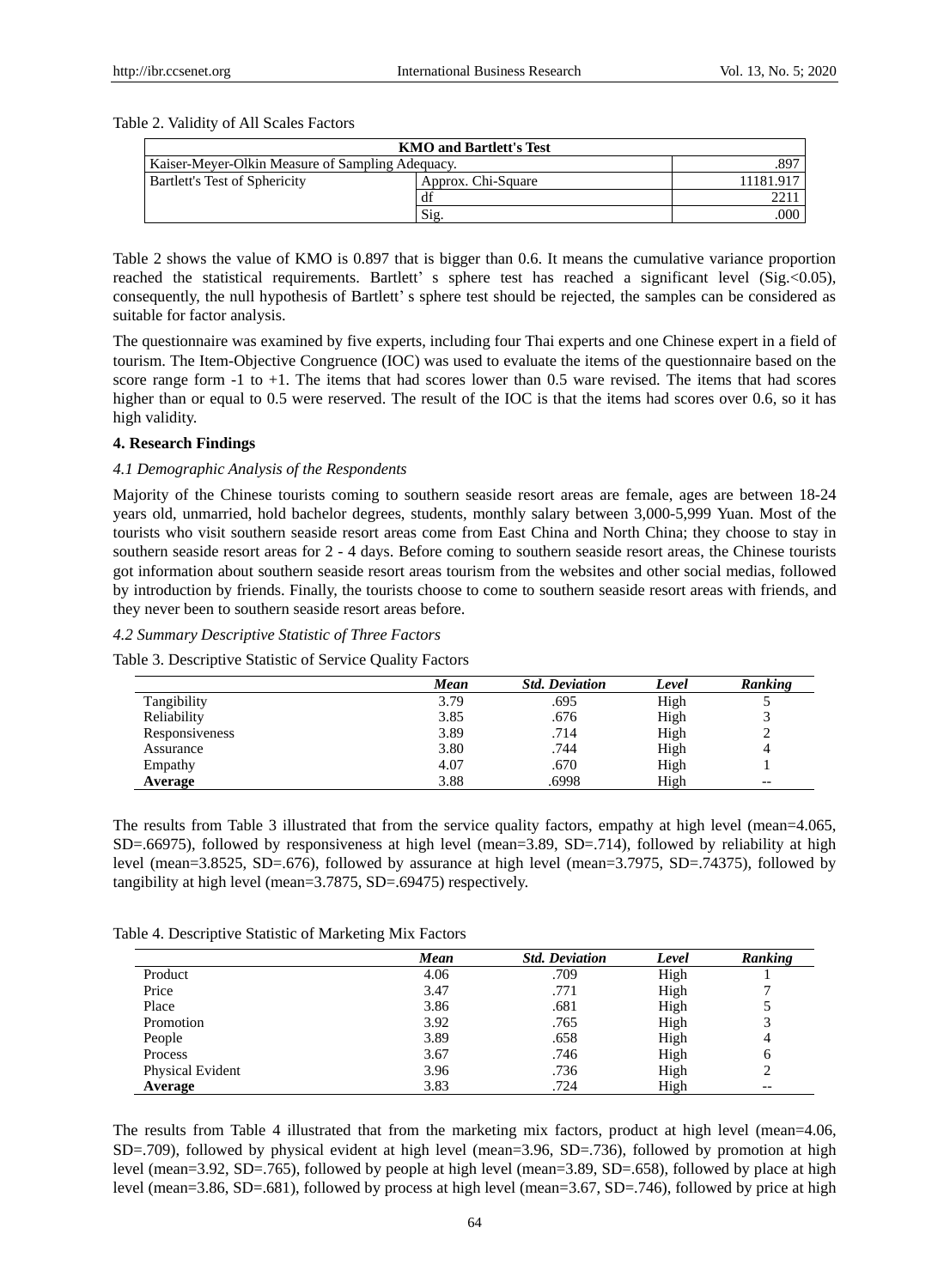level (mean=3.47, SD=.771) respectively.

|               | Mean | <b>Std. Deviation</b> | Level | Ranking |
|---------------|------|-----------------------|-------|---------|
| Landscape     | 4.20 | .700                  | High  |         |
| Traffic       | 3.52 | .732                  | High  |         |
| Shopping      | 3.67 | .752                  | High  |         |
| Entertainment | 3.65 | .750                  | High  |         |
| Average       | 3.76 | .733                  | High  | $- -$   |

Table 5. Descriptive Statistic of External Business Factors

The results from Table 5 illustrated that from the external business factors, landscape at high level (mean=4.20, SD=.700), followed by shopping at high level (mean=3.67, SD=.752), followed by entertainment at high level (mean=3.65, SD=.750), followed by traffic at high level (mean=3.52, SD=.732) respectively.

## Table 6. Descriptive Statistic of Willingness

| 0.01 | Std<br>$-11$ | evel             |
|------|--------------|------------------|
| .803 | .500         | $- - -$<br>.<br> |

The results from Table 6 illustrated that the willingness of Chinese tourists to introduce others to come to this seaside resort area and the willingness of Chinese tourists to re-visit this seaside resort area again at high level (mean=3.803, SD=.500).

In a short, service quality factor was the most important one to the service quality management of seaside resort areas in southern of Thailand, the satisfaction of service quality factors of Chinese tourists from high to low were empathy, followed by responsiveness, followed by reliability, followed by assurance, followed by tangibility. Marketing mix factor was the second important one to the service quality management of seaside resort areas in southern of Thailand, the satisfaction of marketing mix factors of Chinese tourists from high to low were product, followed by physical evidence, followed by promotion, followed by people, followed by place, followed by process, followed by price. External business factor was the last important one to service quality management of seaside resort areas in southern of Thailand, the satisfaction of external business factors of Chinese tourists from high to low were landscape, followed by shopping, followed by entertainment, followed by traffic.

## *4.3 Hypothesis Test*

To facilitate recording, service quality management is represented by W. The author reduced the of service quality factors with 5 items into 1 new factor and named as SQF; reduced the marketing mix factors with 7 item into 1 new factor that named as MMF; reduced the external business factors with 4 items each into 1 new factor named as EBF.

Table 7. Correlation Analysis among Service Quality Factor, Marketing Mix Factor, External Business Factor and Service Quality Management

|            | <b>Correlations</b>                                            |                      |          |           |  |  |  |
|------------|----------------------------------------------------------------|----------------------|----------|-----------|--|--|--|
|            | <b>MMF</b><br>EBF<br>SOF                                       |                      |          |           |  |  |  |
| SQF        | Pearson Correlation                                            |                      |          |           |  |  |  |
| <b>MMF</b> | <b>Pearson Correlation</b>                                     | $.810**$             |          |           |  |  |  |
| <b>EBF</b> | <b>Pearson Correlation</b>                                     | $.702$ <sup>**</sup> | $.760**$ |           |  |  |  |
| W          | <b>Pearson Correlation</b>                                     | .832                 | $.887**$ | $.807***$ |  |  |  |
|            | $\ast$ Correlation is significant at the 0.01 level (2-tailed) |                      |          |           |  |  |  |

\*\*. Correlation is significant at the 0.01 level (2-tailed).

Table 7 shows the results of the two-tailed test between service quality factor, marketing mix factor, external business factor and service quality management are all less than 0.01, which means they correlate each other at the significance level of one percent. Among them, there is significant between service quality factor and service quality management; there is significant between marketing mix factor and service quality management; there is significant between external business factor and service quality management. Therefore,  $H_1$ ,  $H_2$  and  $H_3$  can be accepted.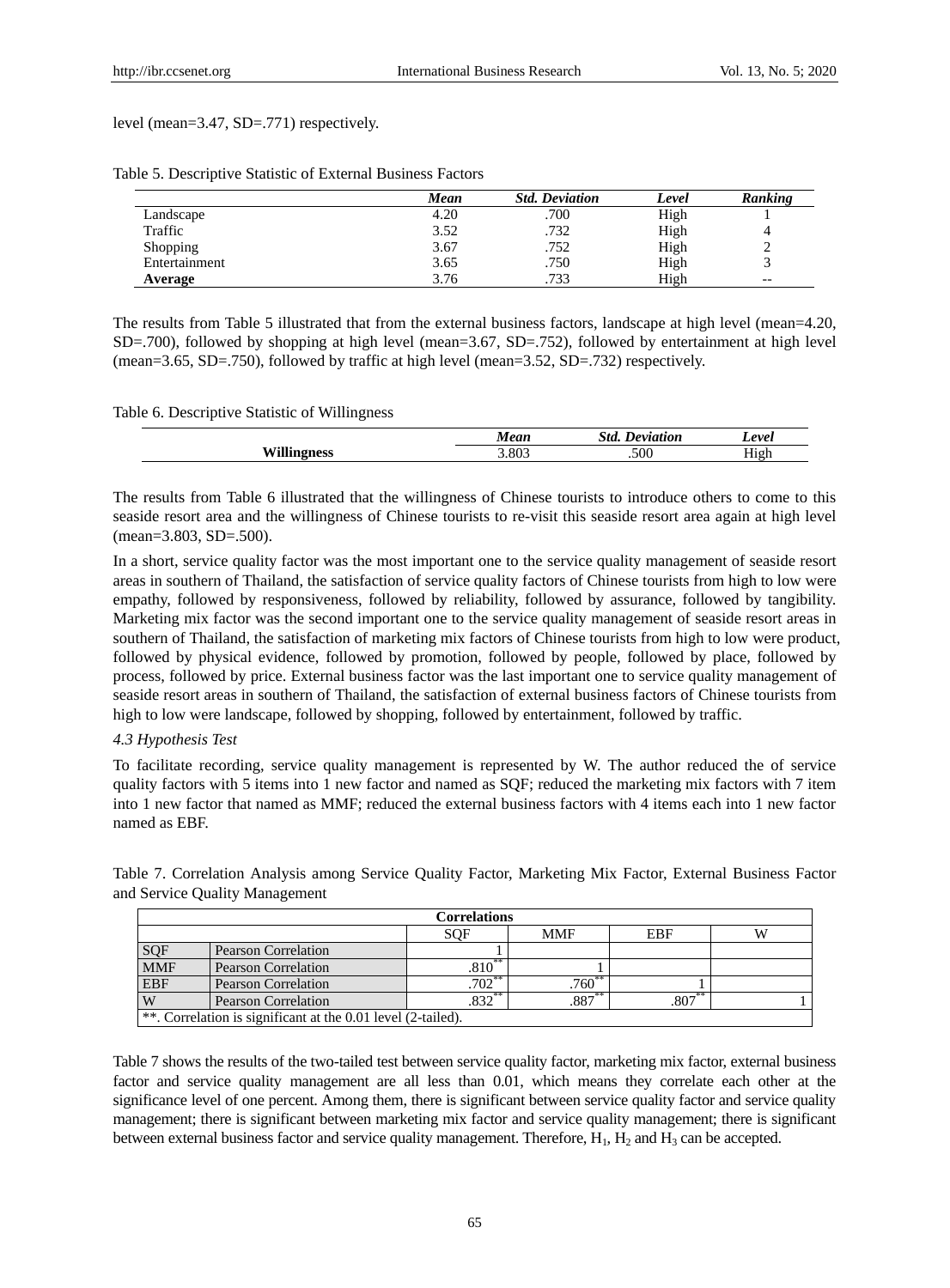## *4.4 Regression Analysis*

#### Table 8. Regression Analysis

| <b>Model Summary</b>           |                                |          |                          |                   |  |
|--------------------------------|--------------------------------|----------|--------------------------|-------------------|--|
|                                |                                |          |                          | Std. Error of the |  |
| Model                          | R                              | R Square | <b>Adjusted R Square</b> | Estimate          |  |
|                                | .832 <sup>a</sup>              | .692     | .692                     | .19048            |  |
|                                | .887 <sup>b</sup>              | .787     | .786                     | .15851            |  |
|                                | .807 <sup>c</sup>              | .650     | .650                     | .20301            |  |
| a. Predictors: (Constant), SQF |                                |          |                          |                   |  |
| b. Predictors: (Constant), MMF |                                |          |                          |                   |  |
|                                | c. Predictors: (Constant), EBF |          |                          |                   |  |

|       | <b>ANOVA</b>          |                |     |        |        |      |
|-------|-----------------------|----------------|-----|--------|--------|------|
|       |                       |                |     | Mean   |        |      |
| Model |                       | Sum of Squares | df  | Square | F      | Sig. |
|       | <b>Between Groups</b> | 34.186         | 41  | .834   | 23.419 | .000 |
|       | Within Groups         | 12.746         | 358 | .036   |        |      |
|       | Total                 | 46.932         | 399 |        |        |      |
|       | <b>Between Groups</b> | 38.980         | 51  | .764   | 33.446 | .000 |
|       | Within Groups         | 7.953          | 348 | .023   |        |      |
|       | Total                 | 46.932         | 399 |        |        |      |
| 3     | <b>Between Groups</b> | 32.223         | 36  | .895   | 22.089 | .000 |
|       | Within Groups         | 14.709         | 363 | .041   |        |      |
|       | Total                 | 46.932         | 399 |        |        |      |

#### Sig<0.05

| Coefficients <sup>a</sup>                         |            |                                    |            |              |        |      |
|---------------------------------------------------|------------|------------------------------------|------------|--------------|--------|------|
|                                                   |            |                                    |            | Standardized |        |      |
|                                                   |            | <b>Unstandardized Coefficients</b> |            | Coefficients |        |      |
| Model                                             |            | В                                  | Std. Error | Beta         |        | Sig. |
| $\vert$ 1                                         | (Constant) | .416                               | .114       |              | 3.668  | .000 |
|                                                   | <b>SOF</b> | .873                               | .029       | .832         | 29.926 | .000 |
| $\overline{2}$                                    | (Constant) | .280                               | .092       |              | 3.039  | .003 |
|                                                   | <b>MMF</b> | .919                               | .024       | .887         | 38.339 | .000 |
| $\overline{3}$                                    | (Constant) | 1.034                              | .102       |              | 10.119 | .000 |
|                                                   | <b>EBF</b> | .737                               | .027       | .807         | 27.216 | .000 |
| a. Dependent Variable: Service Quality Management |            |                                    |            |              |        |      |

Table 8 shows that the relationship between service quality factors and service quality management at the level of significance is .000. The relationship between marketing mix factors and service quality management at the level of significance is .000. The relationship between external business factors and service quality management at the level of significance is .000. It supports that H1 can be accepted with positive correlation,  $H_2$  can be accepted with positive correlation, and  $H_3$  can be accepted with positive correlation.

## **5. Discussion**

This study achieved objectives that there was a significant relationship between service quality factors and the service quality management of seaside resort areas in southern Thailand for Chinese Tourists, there was a significant relationship between marketing mix factors and service quality management of seaside resort areas in southern Thailand for Chinese Tourists, and there was a significant relationship between external business factors and service quality management of seaside resort areas in southern Thailand for Chinese Tourists. The environmental problem and social problem in the seaside resort areas mentioned in the literature review are included in these three factors. The Thai beach smoking ban and other regulations mentioned by the literature review are referred to in service quality factors. Convenient transportation, Thailand's visa-free programs for Chinese tourists, Malaysia's e-visa and visa-free programs for Chinese tourists, etc. are all reflected in service quality factors. Therefore, the service quality management of the seaside resort areas involves these three factors and the relationship between three factors and the service quality all the time in many seaside resort areas. At present, no researcher has systematically studied this topic. This study clearly demonstrates the relationship between these three factors and service quality management.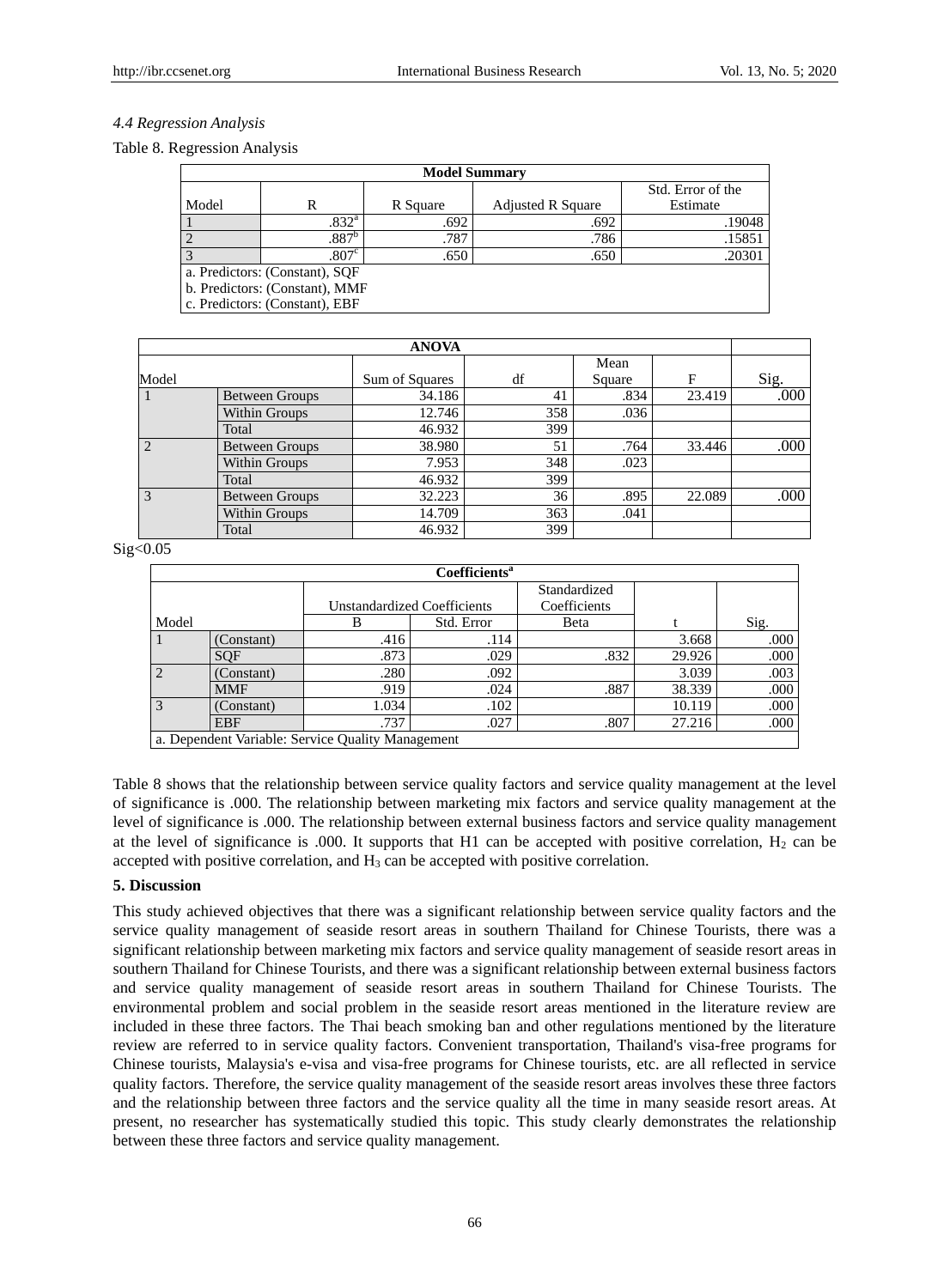## **6. Conclusion and Research Implication**

## *6.1 Conclusion*

This study found out that three factors influenced the seaside resort areas' service quality management, there are service quality factors, marketing mix factor, and external business factors. According to the service quality factors, the satisfaction of Chinese tourists from high to low was empathy, followed by responsiveness, followed by reliability, followed by assurance, followed by tangibility. According to the marketing mix factors, the satisfaction of Chinese tourists from high to low was product, followed by physical evidence, followed by promotion, followed by people, followed by place, followed by process, followed by price. According to the external business factors, the satisfaction of Chinese tourists from high to low was landscape, followed by shopping, followed by entertainment, followed by traffic.

## *6.2 Research Limitations*

Some limitations can be identified. The findings from this study apply to Chinese tourists and are not applied to tourists from other countries because they have different expectations and perceptions. And this study only uses quantitative methods and lacks qualitative data, which may cause data limitations.

## *6.3 Research Implication*

The findings from this research contribute to the knowledge to find out the new knowledge that for different groups of tourists from different parts of the world, they have different perceptions. For the Chinese tourists, the service quality they needed is different from the tourists from the western countries, so that the services that the seaside resort areas used to provide to the western tourists may not be satisfied by the Chinese tourists. Thus, the following research findings from this study present the service quality management of Chinese tourists who visited seaside resort areas in the southern region of Thailand in the year 2019.

The findings from this research could be beneficial for many parties who are related to seaside resort areas particularly the resort areas located in the southern region of Thailand. First, the contribution for practice, it found that the management of seaside resort areas should improve the staffs' ability to handle emergencies and provide fast services. They must set up a perfect legal framework to protect Chinese tourists. It found that the management of seaside resort areas should strategy plan for the control of the cost of accommodation, food items, transportation, commodities to be more rationalized.

#### **References**

- Chen, Z. W. (2008). *Life structure theory, modern urban recreation planning system and planning research* (Doctoral dissertation). Tongji University, Shanghai, China.
- Fan, Z. Y. (2018). Analysis of the Competitiveness of Coastal Tourism in Southeast Asia in China's Outbound Tourism Market. *Journal of Sichuan Tourism University, 6,* 79-82. Retrieved from https://kns.cnki.net/KCMS/detail/detail.aspx?dbcode=CJFQ&dbname=CJFDLAST2018&filename=SCPR2 01806021&v=Mjg4MTdZUjhlWDFMdXhZUzdEaDFUM3FUcldNMUZyQ1VSN3FmWStkckZ5emxWN3 ZPTmk3YmZMRzRIOW5NcVk5SFo=
- Gang, X. (2006). *Southeast Asian tourism development and cooperation research* (Master's dissertation). Jinan University, Guangzhou, China.
- Jones, L. L., & Salle, I. (2019). Thailand hotel market research prepared for S hotels and resorts company limited. *FINAL-Thailand Hotel Market Research, 1*(1), 1-174. Retrieved from http://webcache.googleusercontent.com/search?q=cache:\_mpFyad0mNEJ:market.sec.or.th/public/ipos/IP SGetFile.aspx%3FTransID%3D250826%26TransFileSeq%3D58+&cd=1&hl=zh-CN&ct=clnk&gl=th
- Li, X., Lai, C., Harrill, R., Kline, R., & Wang, L. (2011). When east meets west: An exploratory on study on Chinese outbound tourists' travel expectations. *Tourism Management, 32*(4), 741-749. Retrieved from https://doi.org/10.1016/j.tourman.2010.06.009
- Li, Z. R. (2001). *Tourism Studies.* Beijing: Tsinghua University Press.
- Parasuraman, A., Zeithaml, V. A., & Berry, L. L. (1994). Reassessment of expectations as a comparison standard in measuring service quality: implications for future research. *Journal of Marketing, 58*(1), 111-124. https://doi.org/10.1177/002224299405800109
- Soo, K. (2018). *Thailand bans smoking on its beaches.* Retrieved from https://www.telegraph.co.uk/travel/destinations/asia/thailand/articles/smoking-an-on-thailand-beaches/
- Wang, L. L. (2012). Phuket— A Free Tropical Paradise. *Foreign Investment in China, 3*(23), 192-194. Retrieved